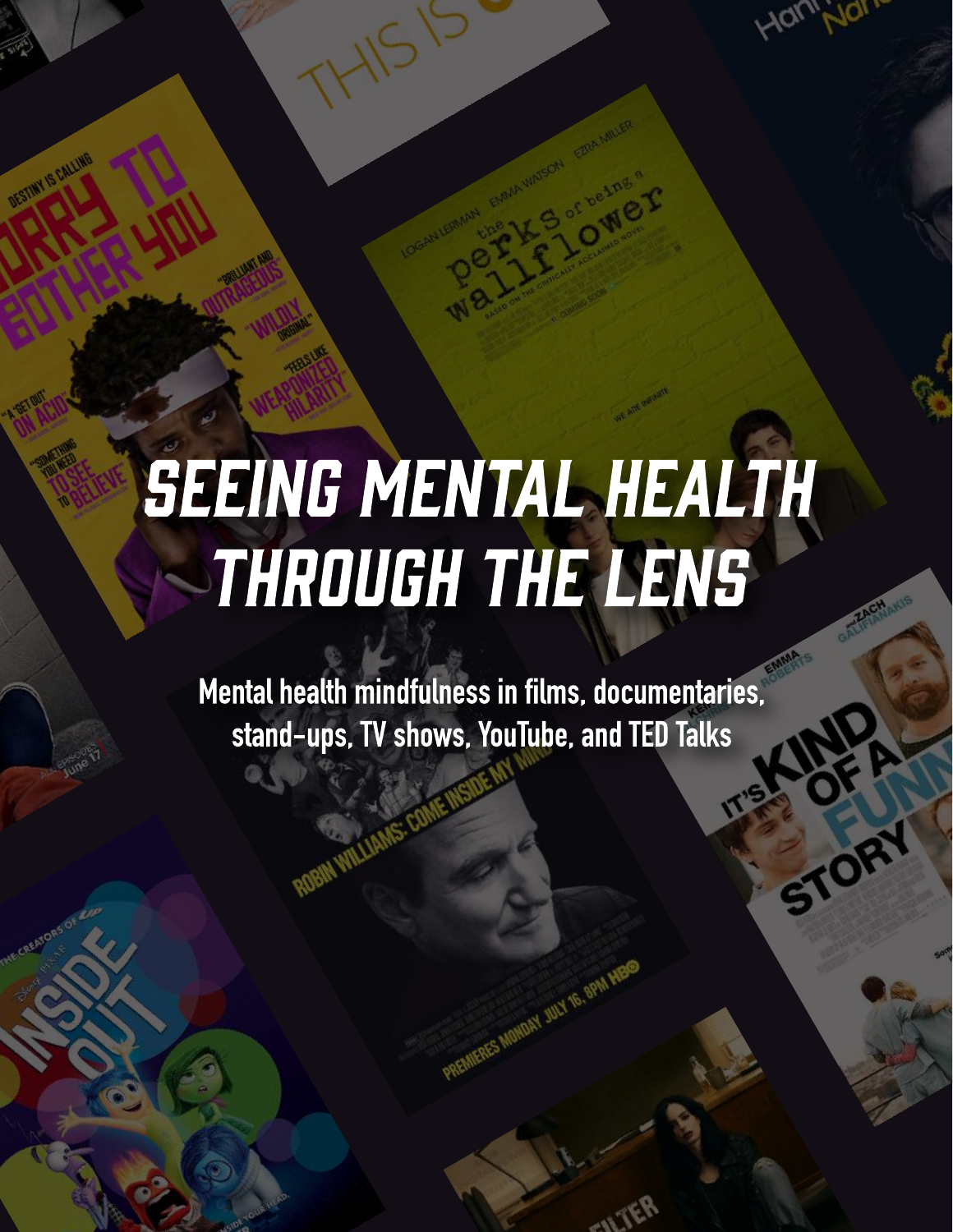# Feature Films, Documentaries, and Stand-up Specials

*DISCLAIMER: The items on this list are for educational purposes only. BUMC is not responsible for the statements made in these films, shows, and etc. The titles in each category are listed in alphabetical order and range in various genres. The mental health subject matter, age rating and year is included in each description.*



### A Beautiful Mind

*Drama 2001 PG - 13*

#### **Schizophrenia**

This movie, based on a true story, highlights the life of John Forbes Nash, Jr. (Russel Crow), a mathematical savant who lived with schizophrenia. The movie beautifully captures the challenges John faced throughout his life, including paranoia and delusions that altered his promising career and deeply affected his life. Through the magic of film, viewers can live John's hallucinations with him, which feel as real to the audience as they did to him.



### Beyond Silence

*Documentary 2017 PG - 13*

#### **Bipolar Disorder, Schizophrenia, Depression, and Anxiety**

Meet Jeff, Lauren and Lloyd, three different people who share one common experience—their lives have been transformed by speaking up for mental health. The film captures their lives and their diagnoses—which include bipolar disorder, schizophrenia, depression and anxiety—weaving together a story about how speaking up is key to living well. Directed by Shaul Schwarz and executive produced by Demi Lovato, celebrates the strength and perseverance of these individuals determined to break through the silence associated with mental illness.



### Big Hero Six

*Children - Animation 2014 PG*

#### **Depression and Grief**

Hiro is a young boy who graduated at age 14 or 13. Hiro does not know what to do with his life, until he gets some help from his older brother Tadashi. Hiro applies to get in a "nerd" college, only to be traumatized. But with the help of Baymax Hamada, Hiro goes on an unexpected journey with some of his friends. Watch as Hiro Hamada takes down an evil villain and some very important people pass away.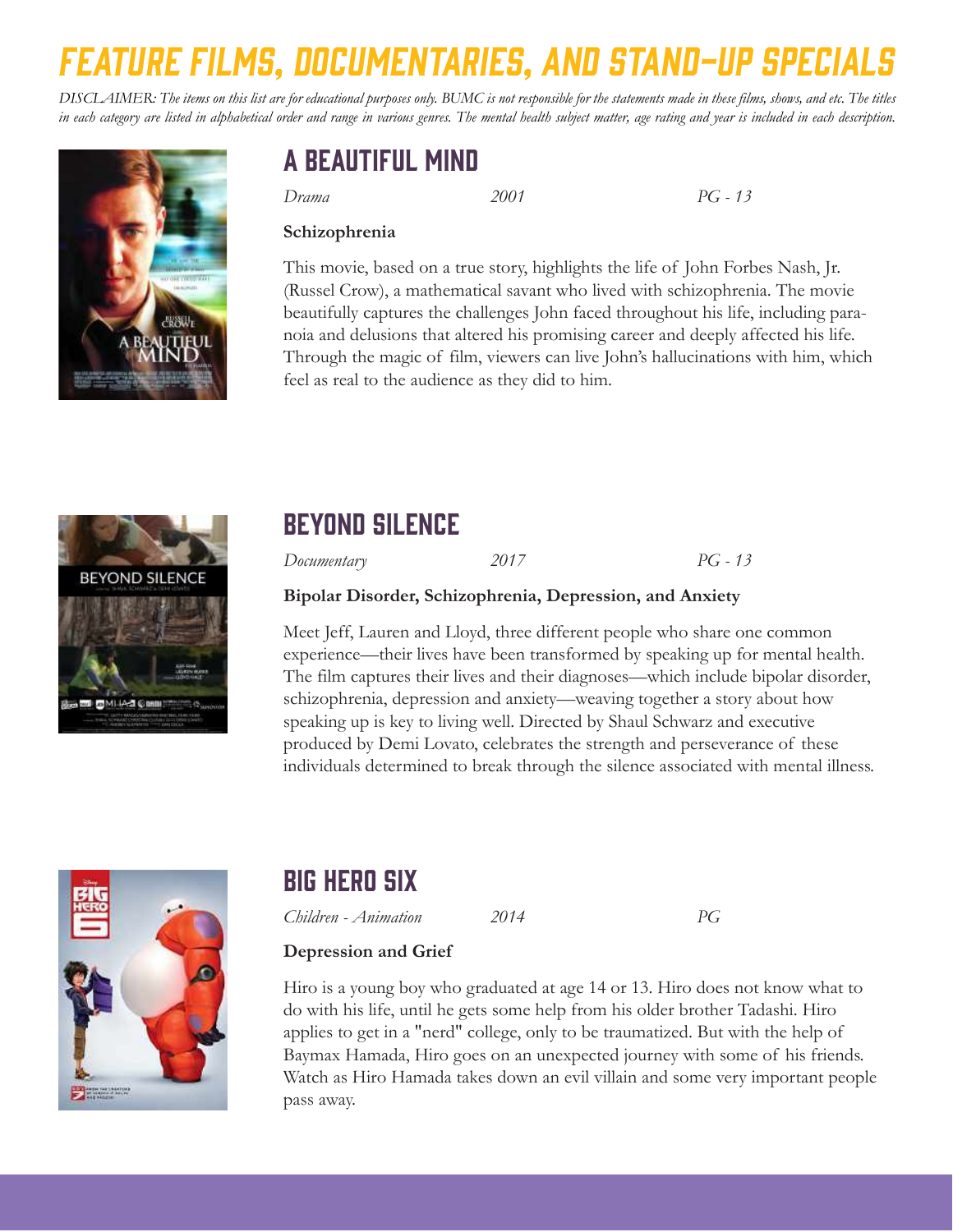



### Call Me Crazy: A Five Film

*Drama 2013 PG - 13*

#### **Post Traumatic Stress Disorder**

In the film, Jennifer Hudson plays a war veteran who suffers from PTSD (Post Traumatic Stress Disorder). Also, Octavia Spencer plays the role of a sympathetic and competent psychiatrist. The flick is a compilation of five vignettes, which mostly centers around women.



### Hannah Gadsby: Douglas

*Stand-up 2020 R*

#### **Depression, Trauma, and Autism**

"Douglas," her new special on Netflix, explicitly situates itself as post-"Nanette," which means it must, among other things, justify its existence as the work of someone who said she was done — both good enough to bring Gadsby back and post-stand-up enough to distinguish itself as part of a project that is of comedy and apart from it.



### Hannah Gadsby: Nanette

*Stand-up 2018 R*

#### **Depression, Trauma, and Autism**

Nanette is an intelligent, thought-provoking, funny, angry, heart-wrenching, and political stand-up special by Australian comic Hannah Gadsby who reshapes standard stand-up by pairing punchlines with personal revelations on gender, sexuality, ADHD, autism, and childhood trauma.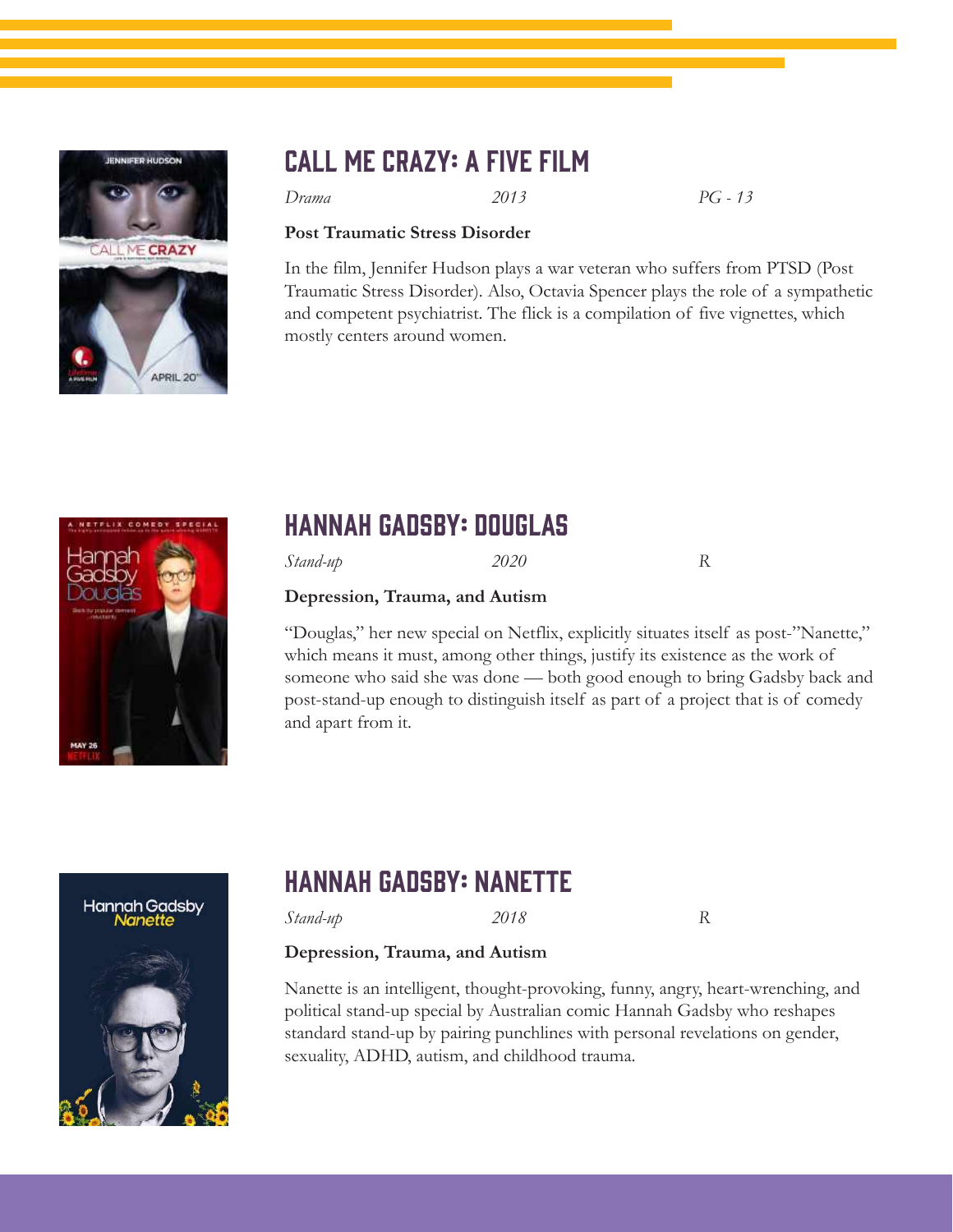

### Finding Dory

*Children - Animation 2016 PG*

#### **Short-term Memory Loss, Obessive Compulsive Disorder, and Trauma**

Dory (Ellen DeGeneres) is a wide-eyed, blue tang fish who suffers from memory loss every 10 seconds or so. The one thing she can remember is that she somehow became separated from her parents as a child. With help from her friends Nemo and Marlin, Dory embarks on an epic adventure to find them. Her journey brings her to the Marine Life Institute, a conservatory that houses diverse ocean species. Dory now knows that her family reunion will only happen if she can save mom and dad from captivity.



### Inside Out

*Children - Animation 2015 PG*

#### **General Mental Health and Emotions**

This quirky animation personifies the different emotions inside a young girl's mind. Characters Joy, Sadness, Anger, Fear and Disgust try to help Riley through her family's move to San Francisco. The emotions learn to work together to help Riley process the turmoil of adjusting to her new life. Inside Out is a clever, modern and well-made film that puts mental health into a new context.



### It's Kind of a Funny Story

*Comedy - Drama 2010 PG - 13*

#### **Depression and Suicidal Ideation**

Stressed by adolescence, 16-year-old Craig Gilner (Keir Gilchrist) checks himself into a mental-health clinic. Unfortunately, the youth wing is closed, so he must spend his mandated five-day stay with adults. One of them, Bobby (Zach Galifianakis), quickly becomes his mentor -- and protege, while Craig finds himself drawn to a fellow teen, Noelle (Emma Roberts), who just may be the cure he needs to forget an unrequited crush.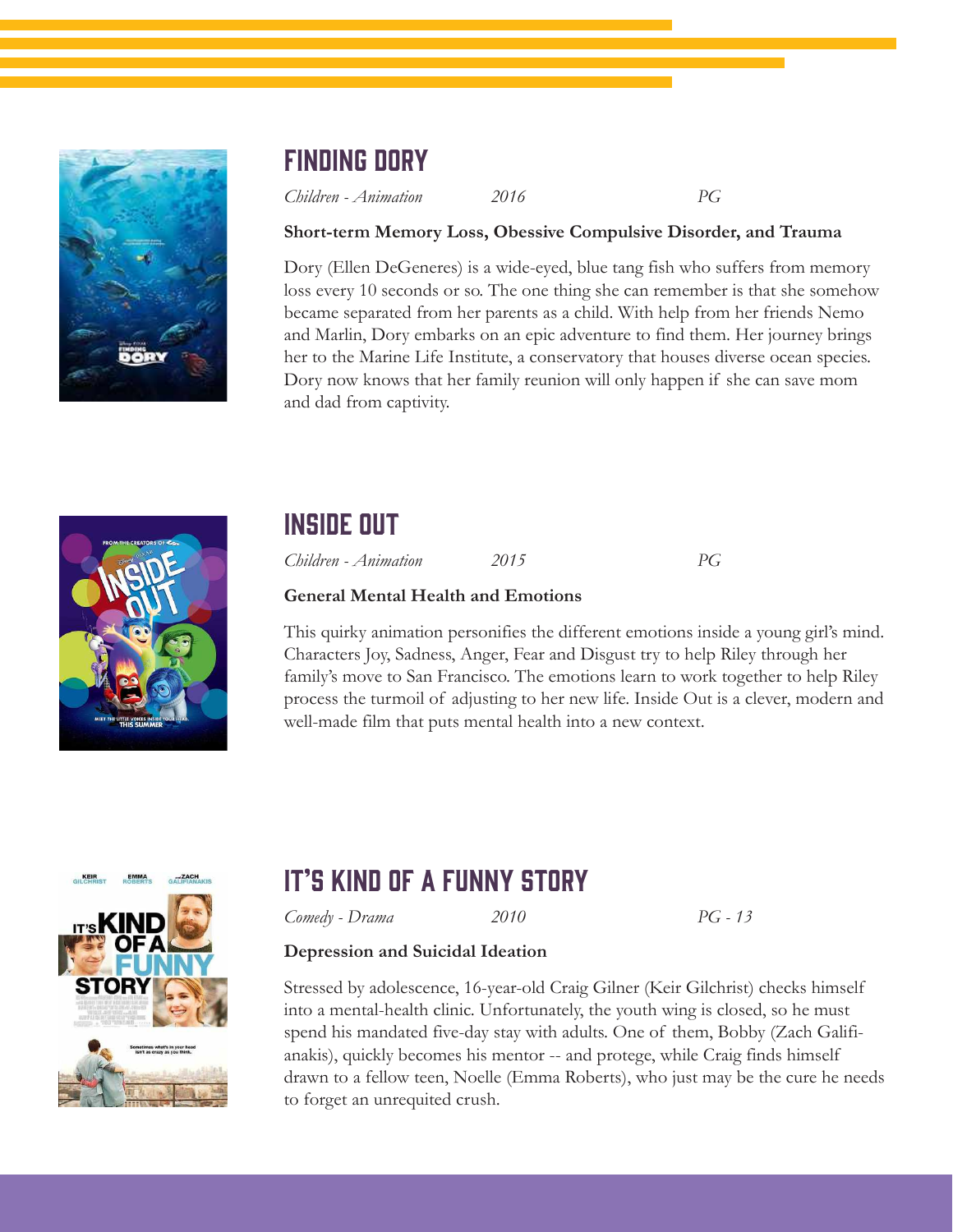

### **MELANCHOLIA**

*Drama - Science Fiction 2011 R*

#### **Severe Depression**

The story circles around two sisters as Justine prepares to be married (clearly unhappily). There are many moments that capture the listlessness of depression, such as when Justine is served her favorite meal, but she can't taste it. Other characters try to support Justine in completing basic tasks such as bathing and eating, things that can be excruciatingly difficult for someone with depression. It touches on the compulsive urges that drive self-destructive behavior and the dull ache of depression.



### Robin Williams: Come Inside My Mind

*Documentary 2018 PG - 13*

#### **Dementia, Substance Abuse, and Suicidal Ideation**

Robin Williams is a household name when it comes to comedy and acting, remembered for his timeless roles in films such as Mrs. Doubtfire, Jumanji and Dead Poets Society. Beyond comedy, Williams' on-camera persona carried an air of vulnerability and emotion unlike his contemporaries. Robin Williams: Come Inside My Mind uses rare archival footage from the actor's life to closely examine the inner workings of his brilliance, which were affected by substance abuse, dementia diagnosis and, what many perceived, as an addiction to comedy itself.



### Silver Linings Playbook

*Drama 2012 R*

#### **Bipolar Disorder**

After a stay in a mental health hospital, Pat Solatano (Bradley Cooper) is forced to move back in with his parents. His previously untreated symptoms of bipolar disorder caused him to lose both his wife and job, and he is determined to get his wife back. In his efforts, Pat meets Tiffany (Jennifer Lawrence), who offers to help him in exchange for Pat being her ballroom dance partner. Silver Linings Playbook represents the range of emotion that often occurs with bipolar disorder in a real and riveting way.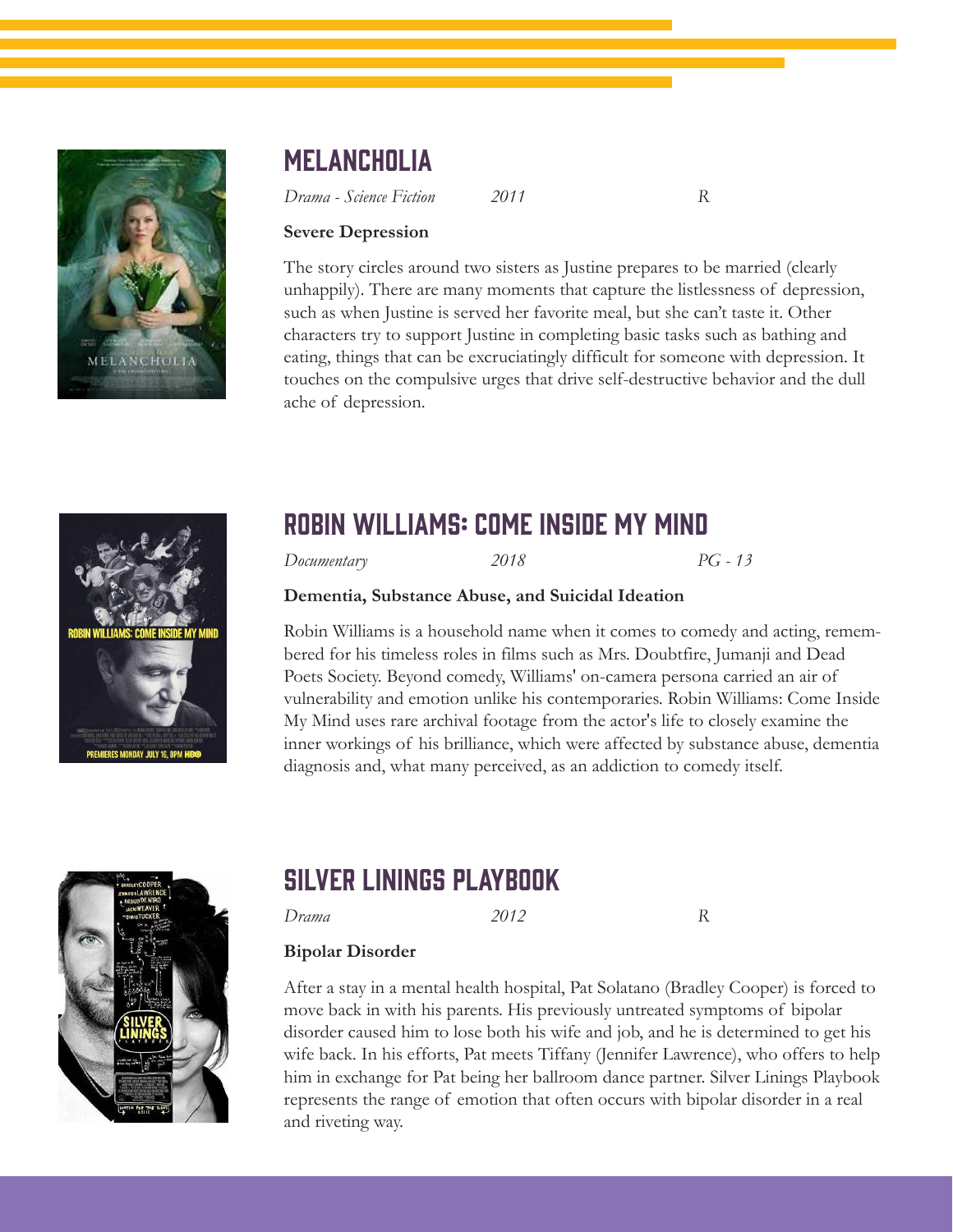

### Sorry to Bother You

*Comedy - Fantasy 2018 R*

#### **BIPOC Mental Health Issues and Racial Trauma**

Sorry to Bother You paints a psychological journey that countless privileged individuals are completely unaware of — a journey that has severe mental consequences when you're not of the benefiting race or class. By putting this on glaring display, the film is representative of the choices people of color face every day, when far too often being your authentic self is deemed not good enough or, even worse, dangerous.



### Suicide: the Ripple Effect

*Documentary 2018 PG - 13*

#### **Suicide and Suicidal Ideation**

In 2000, Kevin Hines jumped off the Golden Gate Bridge. Of the over 1600 suicidally intended jumpers, he has been the only one to survive. A gripping story where grit, hope and support, we meet and follow Mr. Hines as he rebuilds a life and becomes a world-wide suicide prevention advocate. Mr. Hines, his co-director and the film's multiple Oscar-winning cinematographer were there, lending passion and example to our experience of the film.



### The Perks of Being a Wallflower

*Comedy - Drama 2012 PG - 13*

#### **Anxiety, Childhood Trauma, and Isolation**

Socially awkward Charlie (Logan Lerman) starts high school isolated and anxious. He becomes friends with a group of charismatic seniors, including Sam (Emma Watson) and Patrick (Ezra Miller). His friends bring joy to his life, but his inner turmoil reaches a high when they prepare to leave for college. Later on, we learn more about Charlie's mental health journey—from his stay in a psychiatric hospital to the details of a childhood trauma. This coming-of-age movie does an exemplary job of showing the highs and lows of growing up with mental illness.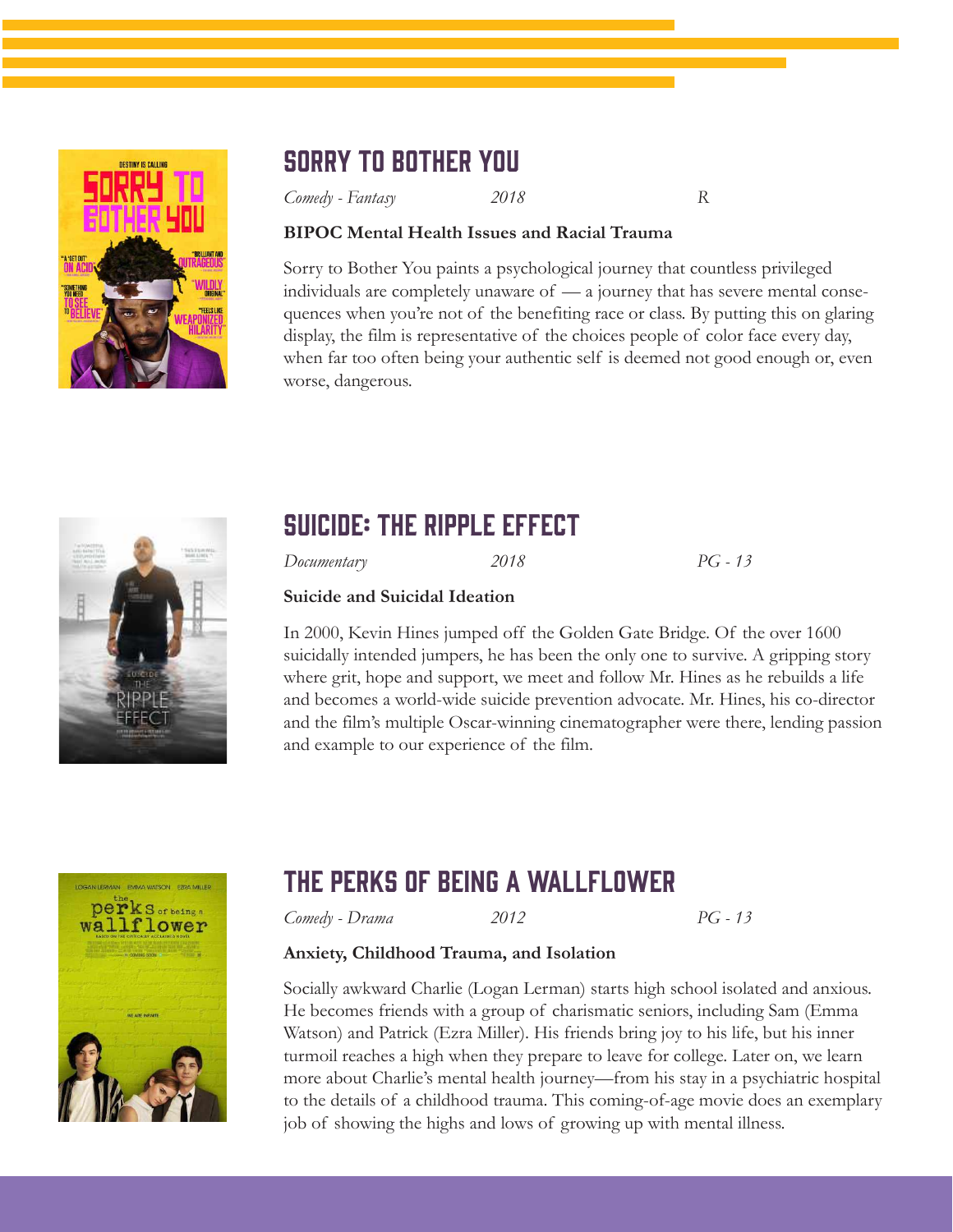

### The Skeleton Twins

*Comedy - Drama 2014 R*

#### **Depression and Suicidal Ideation**

The opening scene of Skeleton Twins shows the film's main characters, Milo (Bill Hader) and Maggie (Kristen Wiig), both attempting suicide. Milo's attempt lands him in the hospital, which reunites the brother and sister after 10 years of estrangement. Both characters express their depression in candid and humorous ways as they learn to accept each other and themselves.



### **TULLY**

*Comedy - Drama 2018 R*

#### **Postpartum Depression**

Marlo is a New York suburbanite who's about to give birth to her third child. Her husband, Ron, is loving and works hard, but remains clueless about the demands that motherhood puts on his wife. When the baby is born, Marlo's wealthy brother hires a nighttime nanny named Tully to help his sister handle the workload. Hesitant at first, Marlo soon learns to appreciate all that Tully does -- forming a special bond with her new, lifesaving friend.



### WHAT'S EATING GILBERT GRAPE

*Drama 1993 PG - 13*

#### **Autism, Eating Disorder, and Depression**

A heartfelt adaptation of Peter Hedges' novel, What's Eating Gilbert Grape features DiCaprio excelling in one of his earliest roles as Arnie, who suffers from a developmental condition, including autism. The movie also features depression in the form of Bonnie (Darlene Cates), who has given up on life after the suicide of her husband.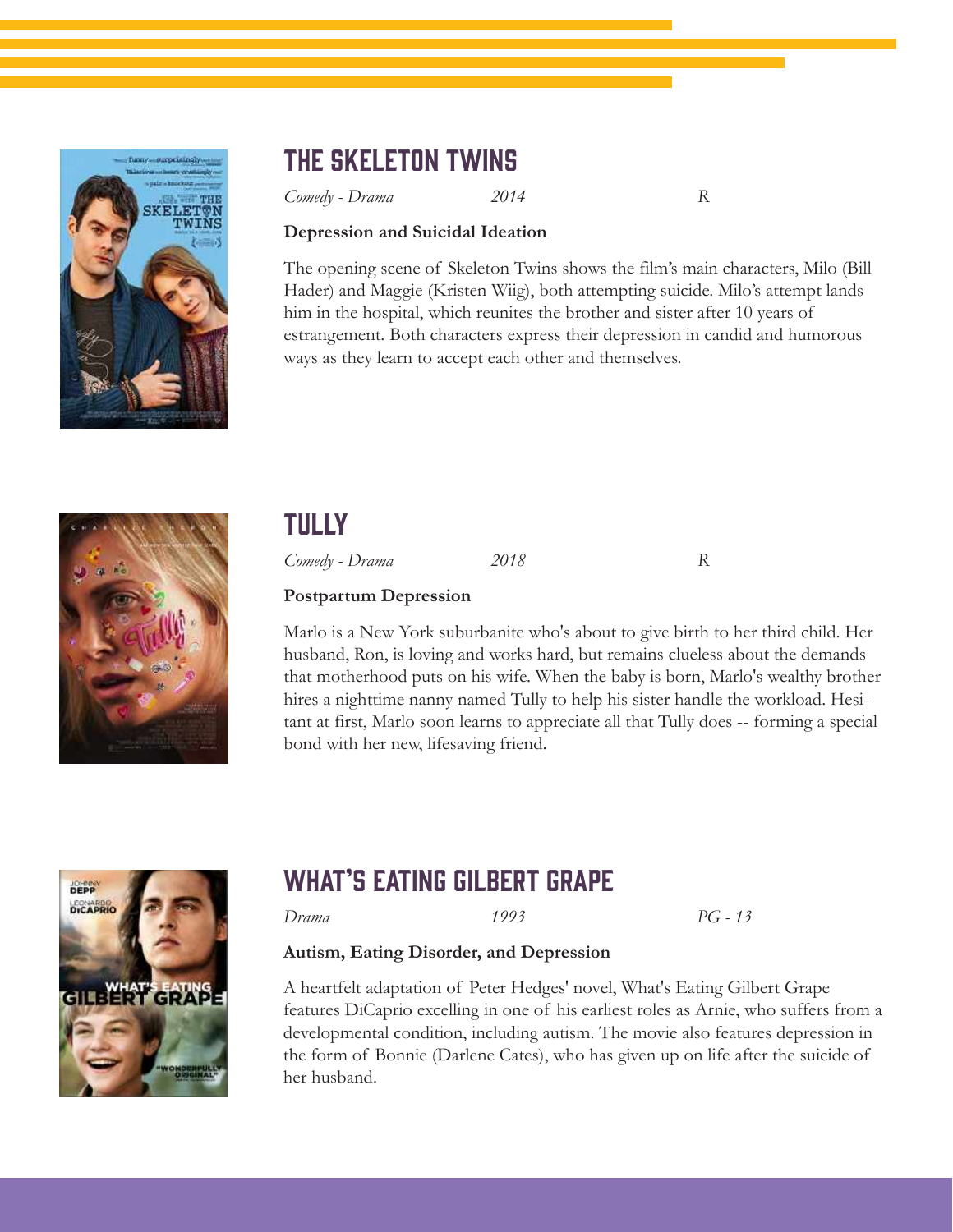# **TV SHOWS AND WEBSERIES**



### Bojack Horseman

*Comedy - Animation 2014 - 2020 R*

#### **Depression**

This movie, based on a true story, highlights the life of John Forbes Nash, Jr. (Russel Crow), a mathematical savant who lived with schizophrenia. The movie beautifully captures the challenges John faced throughout his life, including paranoia and delusions that altered his promising career and deeply affected his life. Through the magic of film, viewers can live John's hallucinations with him, which feel as real to the audience as they did to him.



### Jessica Jones

*Drama - Action 2015 - 2019 PG - 13*

#### **Post Traumatic Stress Disorder**

The show has been praised for the way it handles post-traumatic stress disorder. The first season of Netflix's inaugural Marvel show was truly remarkable in its portrayal of PTSD. Jessica was forced to commit awful acts and was raped by the villainous Kilgrave, and throughout the show she struggles to come to terms with what she did and what was done to her. While all of her coping mechanisms aren't the healthiest, it's refreshing that her mental illness isn't treated as a plot device or discarded when the show finds it inconvenient.



### Orange is the New Black

*Comedy - Drama 2013 - 2019 R*

#### **Borderline Personality Disorder, Postpartum Depression, and Suicide**

A facility full of criminals. Each person has their own story. This Netflix show explores the backstory on how certain characters ended up in prison. This blog however is going to focus on two specific characters; Suzanne Warren (Crazy Eyes) played by Uzo Aduba and Lorna Morello-Muccio (Lorna La Loca) played by Yael Stone. Both of their stories show us how people treat Mental Illnesses within society.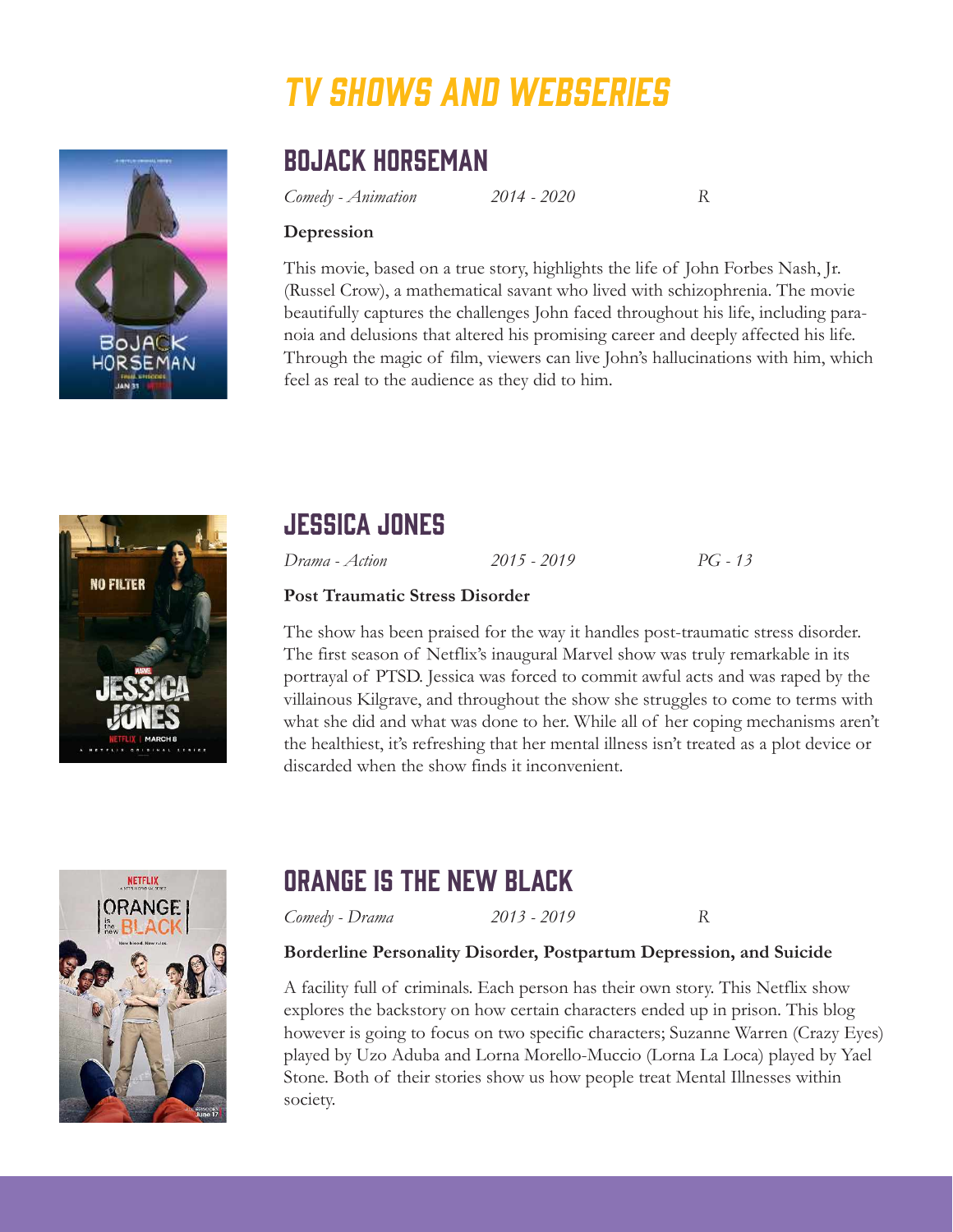

### **SHAMELESS**

*Comedy - Drama 2011 - 2020 R*

#### **Alcoholism, Bipolar Disorder, and Depression**

Shameless is the story of a family of six kids and their drunk and selfish father, Frank Gallagher. The eldest daughter Fiona has to raise the rest of the family on her own. They need to steal food and steal money to live while their father takes everything and offers nothing. The show is also a fan-favorite in the mental health community for its depiction of bipolar disorder, specifically through Ian's character.



### The Legend of Korra

*Action - Anime 2012 - 2014 PG - 13*

#### **Post Traumatic Stress Disorder**

Taking place 70 years after the events of "Avatar: The Last Airbender," this story follows the adventures of the Avatar after Aang - a passionate, rebellious, and fearless teenage girl from the Southern Water Tribe named Korra. Her over-reliance on her physical strength remains an obstacle as she grapples with fear, vulnerability, and, later on, severe PTSD that leaves her largely having to rebuild her sense of self — and sidelined for most of the final season.



## THIS IS US

### This Is Us

*Drama 2016 - 2020 PG - 13*

#### **Anxiety, Depression, and General Mental Health**

"This Is Us" is an emotional drama that shows how the lives of the Pearson family intersect in unexpected ways. This Is Us is notable not just for its portrayal of mental health, but of men's mental health. Few shows are willing to honestly explore the impact of mental illnesses like depression and anxiety on men. InThis Is Us, Randall has anxiety and Toby has depression, explores the complex impact mental illness has on their lives.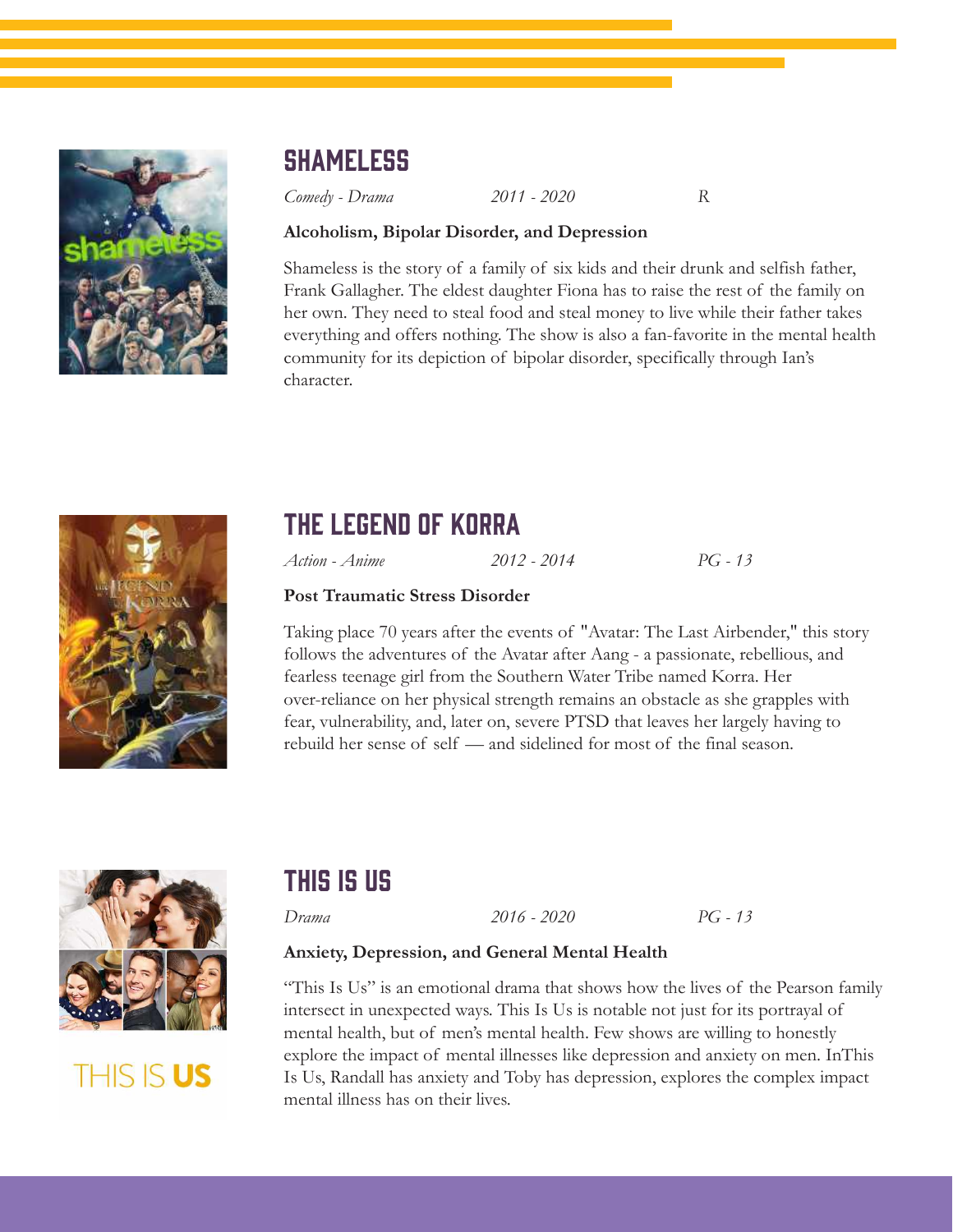# YOUTUBE AND TED TALKS

### Friendship and Mental Health by Seize the Awkawrd and Ad Council

*General Mental Health 2020*

#### **General Mental Health**

The Ad Council and YouTube creators offer suggestions for how to talk with friends about mental health issues in a series of short videos.

### How to Manage Your Mental Health | Leon Taylor | TEDxClapham

*TED - Talk 2018*

#### **General Mental Health**

Prolonged psychological stress is the enemy of our mental health, and physical movement is our best weapon to respond. Leon Taylor is a former competitive diver who competed for TeamGB at three Olympic Games. Following retirement, he transitioned to the commentary booth where he works for the BBC. Leon has a passion for performance, wellness and movement spending much of his time now as a speaker, executive coach, and mentor to the next generation of sports stars. His enthusiasm and skill for mentoring have allowed him to work with a range of athletes across Olympic and Paralympic sports.

### The Fight Against Teen Suicide Begins in the Classroom | Brittni DARRAS | TEDXMILEHIGH

*TED - Talk 2017*

#### **Suicide**

We've heard it in the news – the U.S. is gripped by an epidemic of teen suicide. Following the suicide of one student and the attempted suicide of another, high school teacher Brittni Darras realized that just watching for the signs isn't enough. But how do we begin to tackle such a complicated and insurmountable problem? The answer is surprisingly simple.

### WHY WE NEED TO TALK ABOUT SUICIDE | MARK HENICK | TEDXTORONTO

*TED - Talk 2013*

#### **Suicide**

Mark Henick is a mental health advocate. Informed by his direct experience with this aspect of the health care system, Mark has authored commentaries on issues relating to mental health for major newspapers across Canada and the U.S. His undergraduate degree is in Psychology and Philosophy, with a graduate degree in Child Development. At 22, he served as the youngest President of a provincial Canadian Mental Health Association division in history. He is the youngest member of the board of directors for the Mental Health Commission of Canada.